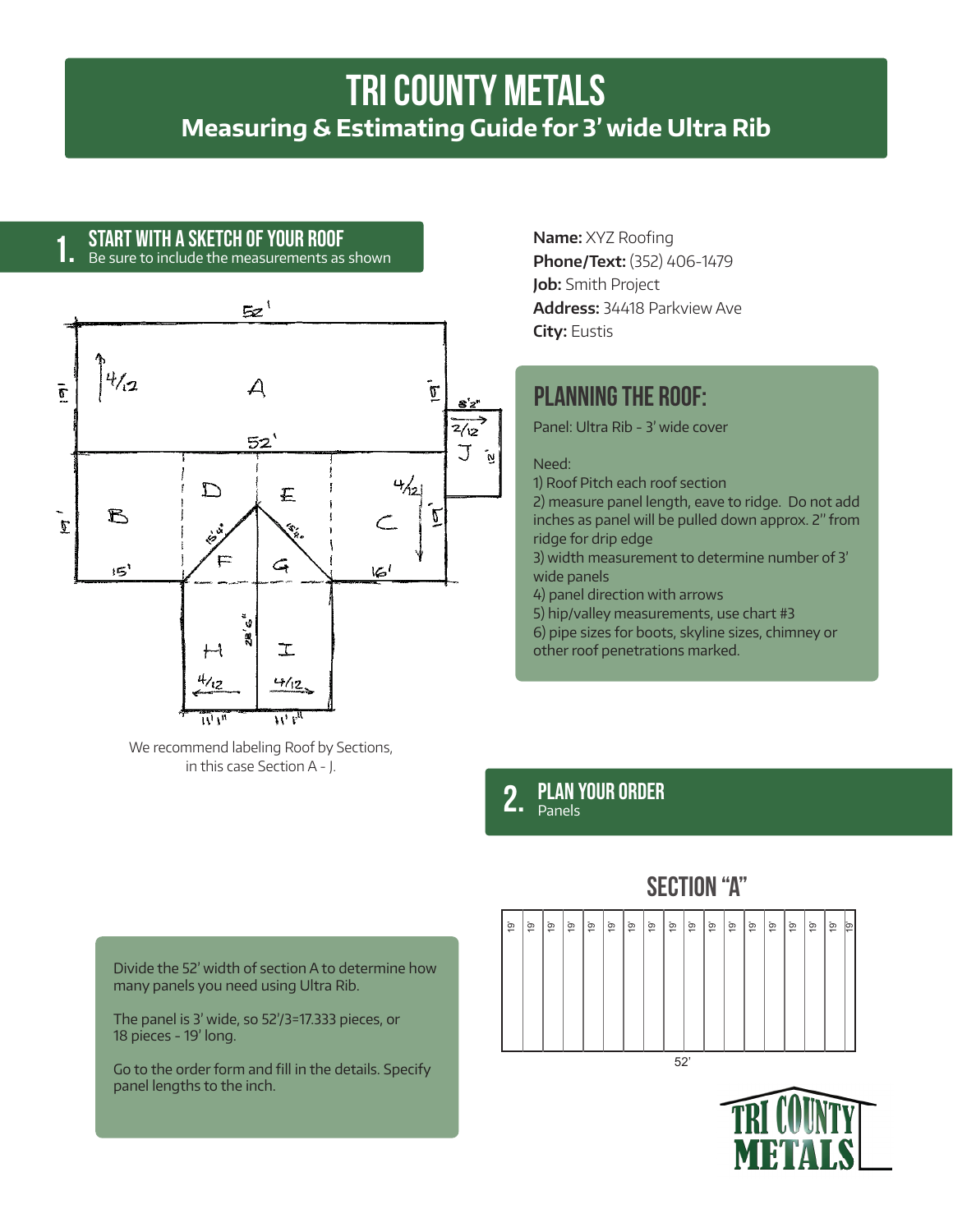# **3. PLAN YOUR ORDER**

#### $\frac{1}{2}$  $\geq$ è è  $\frac{1}{2}$ ġ  $B^2$  2  $B^2$  2  $\overline{b}$  $B^2$  2  $\eta$  .  $\eta$  .  $\frac{1}{2}$  $\frac{9}{2}$  $12^\circ$   $8^\circ$ 16° 16'  $B^2$  2  $\mathsf{E}$   $\vert \ \vert$   $\mathsf{C}$ ribs match  $-11$  $W$  $\mathbb{R}$  $\frac{1}{2}$  $\dot{\underline{\mathbf{r}}}$ measure back  $11<sup>2</sup>$  $11'$   $1'$  $11.1$  $11^{\circ}$  1  $11.1$  $111.1$ start point  $11^{\circ}$  1  $11^{\circ}$  1  $11<sup>2</sup>$  $11<sup>2</sup>$  $1111$  $11^{\circ}$   $1^{\circ}$

## **Actual Hip/Valley Add-Subtract Chart 36" Panel Width**

| <b>SLOPE</b> | LENGTH | SLOPE % |
|--------------|--------|---------|
| 1:12         | 36 1/4 | 1.0035  |
| 2:12         | 36 2/4 | 1.0138  |
| 3:12         | 37     | 1.0308  |
| 4:12         | 38     | 1.0541  |
| 5:12         | 39     | 1.0833  |
| 6:12         | 40 1/4 | 1.118   |
| 7:12         | 41 3/4 | 1.1577  |
| 8:12         | 43 1/4 | 1.2019  |
| 9:12         | 45     | 1.25    |
| 10:12        | 46 3/4 | 1.3017  |
| 11:12        | 48 3/4 | 1.3566  |
| 12:12        | 51     | 1.4142  |
|              |        |         |

If the panel that starts into the valley is 19', this being an Ultra Rib 3' roof, on a 4/12 pitch means the next panel will be less 38" or 15'-10". If this was a hip it would be the opposite.

Hips and valleys can be one of the difficult areas to plan and order your roof panels.

Let's take sections E and C to work on the panel order.

## Section C:

C is marked with the start house point of installation and planning. The start point is 3' from the valley. Now, mark your roof square 3'-4'-5' method, chalk line your panels horizontal at the top and bottom off the square, measure them back to the gable at 3' increments. The first panel will need cut vertical for the correct gable fit. Now count the panels right to left for C and you need  $16'/3' = 6$  panels.

Since the pitches on both sides of the valley are 4/12 this plan allows our ribs to match and be symmetrical in the valley. Aesthetically this will be very eye appealing for the homeowner. Panels are wider depending on the underlap width of the panel. Section C's underlap on the last panel should be going up the valley so the first overlap of E starts at the point of the valley.

## Section E:

The first panels are planned with Section C. Review the Actual Hip/Valley chart to calculate how much panels should be cut from the panel tip. Each panel with 4/12 pitch will be 38" shorter for the valley. Plan each panel 38" shorter for every 3' of coverage. Be sure to measure coverage for the proper angle to cut and not panel width.

The chart gives you an easy system to check for correct panel lengths and then create your template for good quality cuts.

Check with CAD for panel lengths. Since CAD's view is from satellite a mile in space errors, and human errors often happen. CAD is a great review but not to be ordered from. Your measurements should be true, and the best plan is complimented by CAD.

| Section $C -$ | 6 panels $@19'$    |
|---------------|--------------------|
| Section $E -$ | 1 panel @ 19"      |
|               | 1 panels @ 15' 10" |
|               | 1 panel @ 12' 8"   |
|               | 1 panel @ 9' 6"    |
|               | 1 panel @ 6' 4"    |
|               |                    |